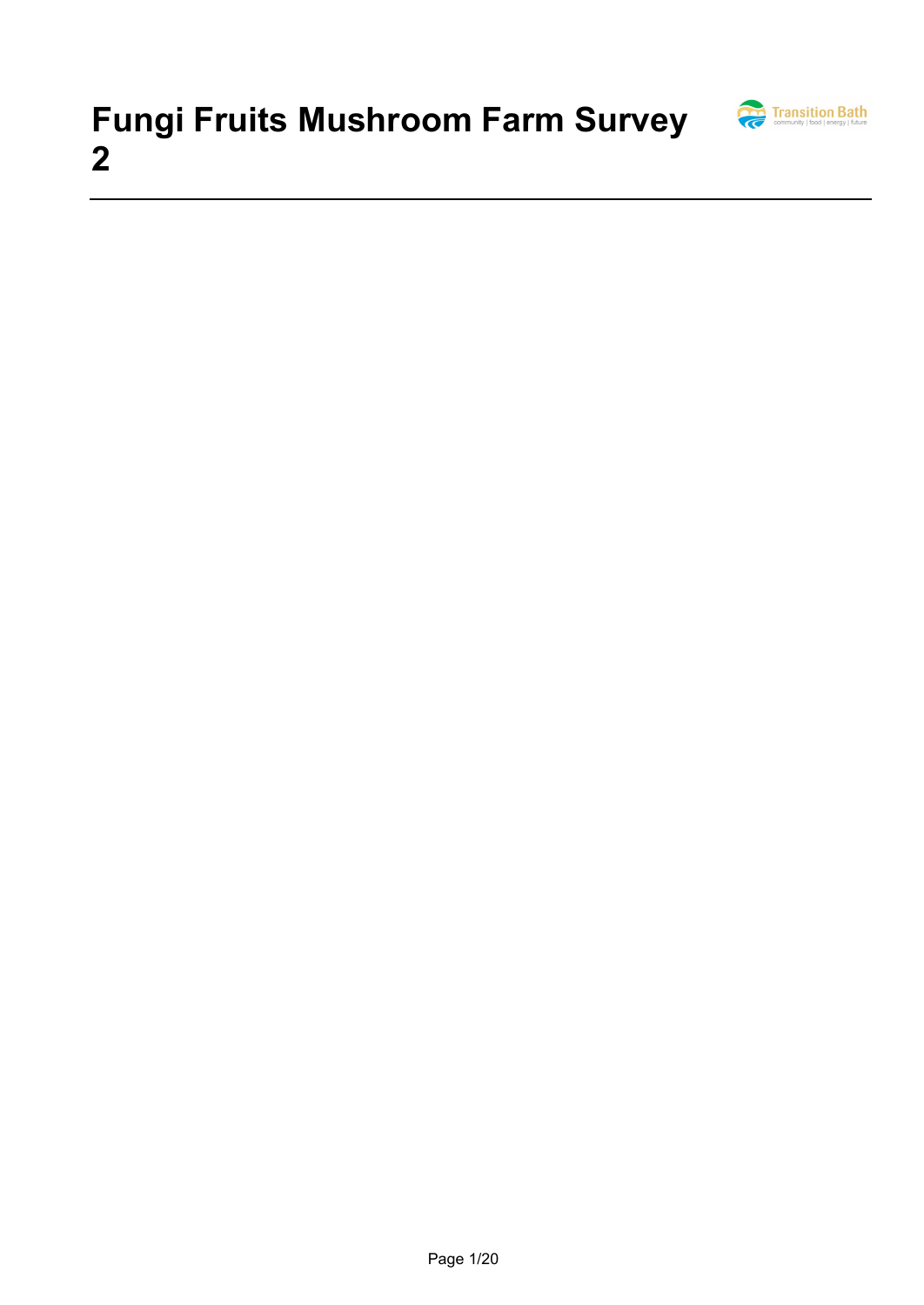

| Company         | <b>Transition Bath</b> | Tester:                |                                       |  |
|-----------------|------------------------|------------------------|---------------------------------------|--|
|                 |                        | <b>Philip</b>          |                                       |  |
|                 |                        | E-Mail:                | thermalimaging@transitionb<br>ath.org |  |
| <b>Device</b>   | testo 875-1            | Serial No.: 2276963    |                                       |  |
| <b>Customer</b> |                        | <b>Measuring Site:</b> |                                       |  |

Second visit to Hugh Prentice's mushroom farm in vaults under Green Park Station, Bath **Task**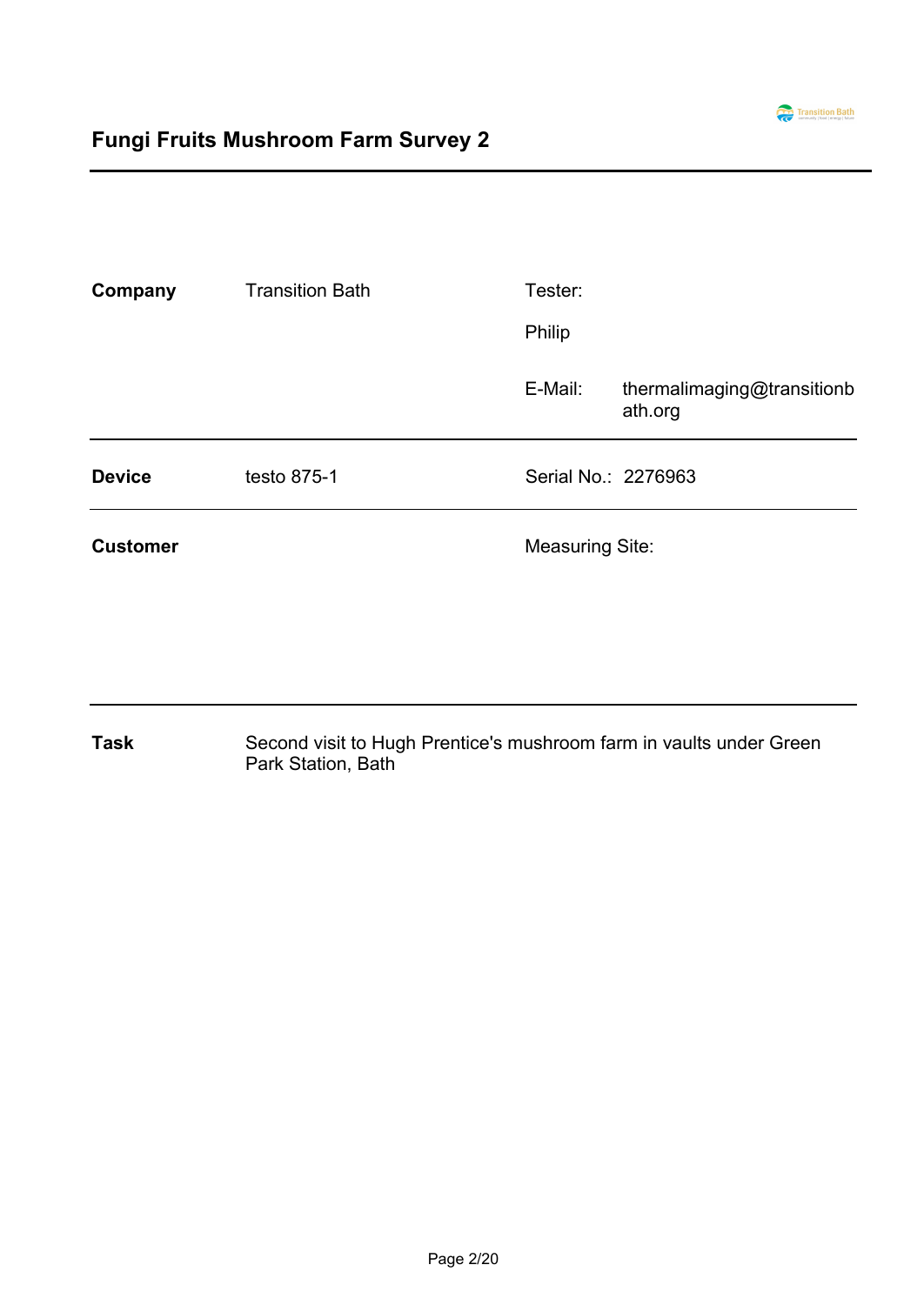

| File:<br>lens type:                     | IR_01795.BMT<br>Standard 32° | lens serial no.:                                                                     | 4294967295 | Date:<br>Measuri 13:55:56<br>ng Time: | 10/10/2014 |
|-----------------------------------------|------------------------------|--------------------------------------------------------------------------------------|------------|---------------------------------------|------------|
|                                         |                              | 24.3 °C<br>$-24.0$<br>$-23.0$<br>$-22.0$<br>$-21.0$<br>$-20.0$<br>$-19.0$<br>18.2 °C |            |                                       |            |
| <b>Picture parameters:</b>              |                              |                                                                                      |            |                                       |            |
| <b>Emissivity:</b><br>Refl. temp. [°C]: |                              | 0.95<br>20.0                                                                         |            |                                       |            |

#### **Remarks:**

Small mushroom growth/fruiting at bottom of bag, looks cooler but difference in colours might be due to difference in emissivity of plastic and mushrooms?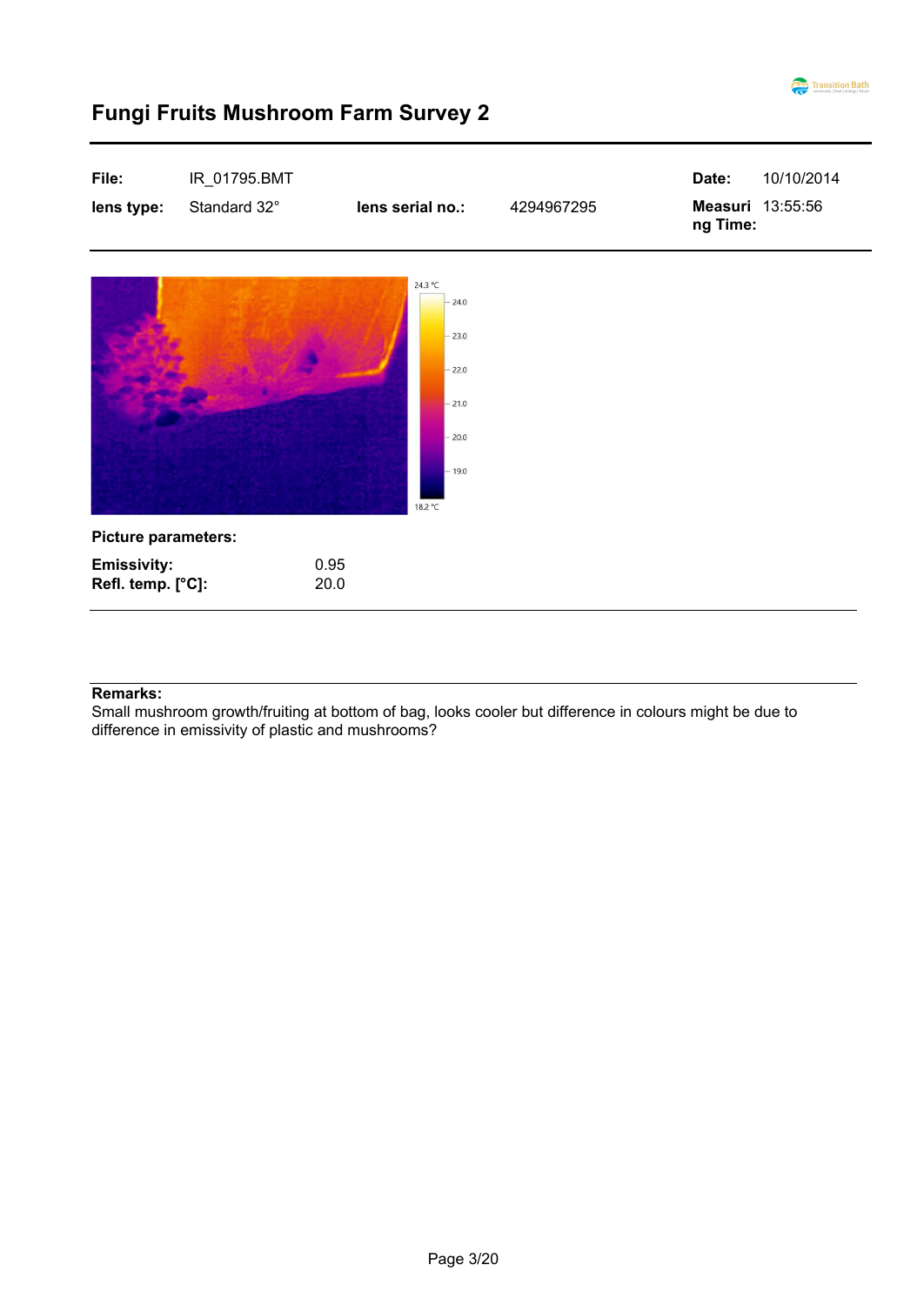

| File:<br>lens type:                     | IR_01794.BMT<br>Standard 32° | lens serial no.:                                                                     | 4294967295 | Date:<br>10/10/2014<br>Measuri 13:55:47<br>ng Time: |
|-----------------------------------------|------------------------------|--------------------------------------------------------------------------------------|------------|-----------------------------------------------------|
|                                         |                              | 23.4 °C<br>$-23.0$<br>$-22.0$<br>$-21.0$<br>$-20.0$<br>$-19.0$<br>$-18.0$<br>17.9 °C |            |                                                     |
| <b>Picture parameters:</b>              |                              |                                                                                      |            |                                                     |
| <b>Emissivity:</b><br>Refl. temp. [°C]: |                              | 0.95<br>20.0                                                                         |            |                                                     |

#### **Remarks:**

Small mushroom growth/fruiting at bottom of bag, looks cooler but difference in colours might be due to difference in emissivity of plastic and mushrooms?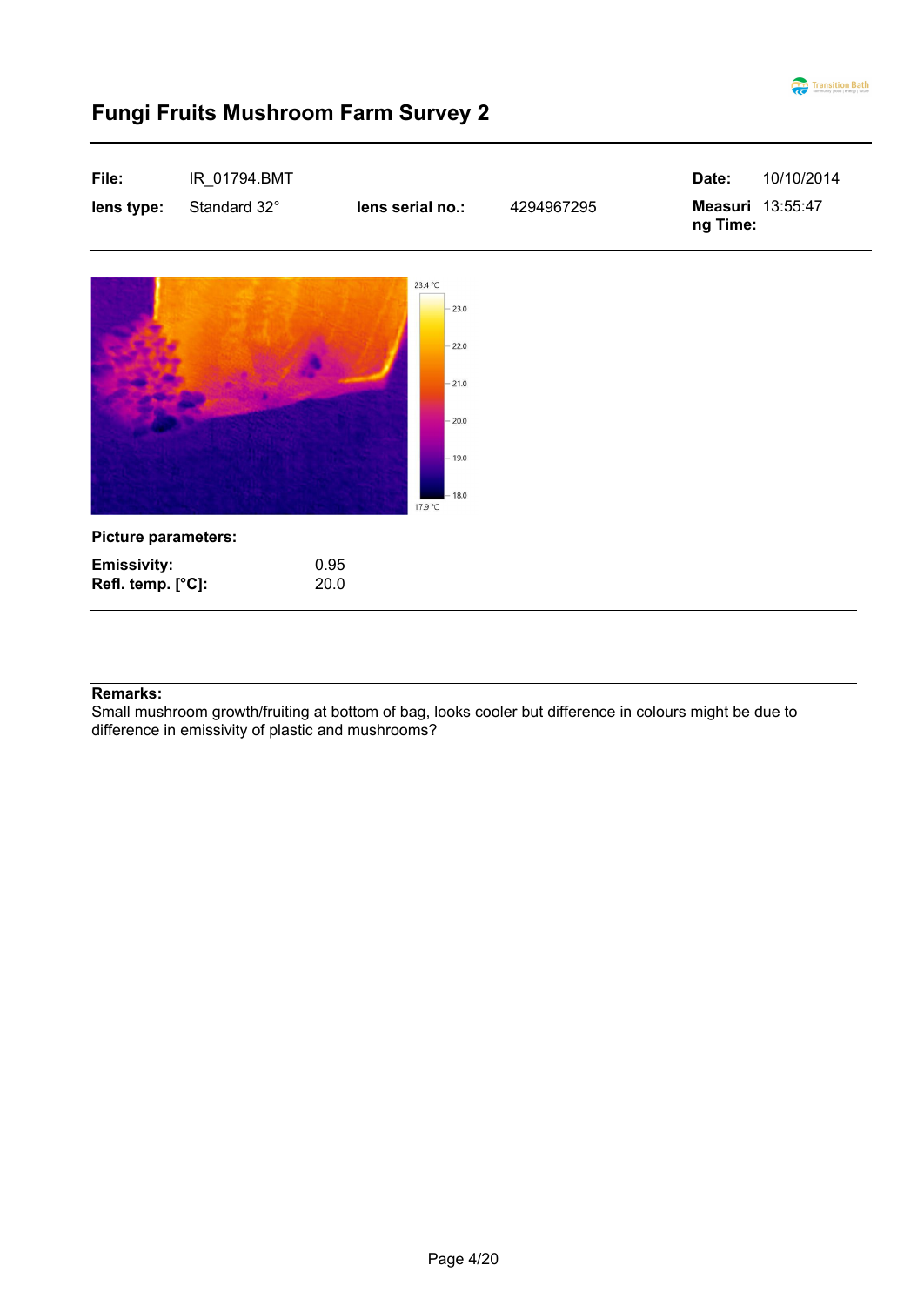

| File:<br>lens type:                     | IR_01793.BMT<br>Standard 32° | lens serial no.:                                                                     | 4294967295 | Date:<br>ng Time: | 10/10/2014<br>Measuri 13:55:18 |
|-----------------------------------------|------------------------------|--------------------------------------------------------------------------------------|------------|-------------------|--------------------------------|
|                                         |                              | 24.4 °C<br>$-24.0$<br>$-23.0$<br>$-22.0$<br>$-21.0$<br>$-20.0$<br>$-19.0$<br>18.0 °C |            |                   |                                |
| <b>Picture parameters:</b>              |                              |                                                                                      |            |                   |                                |
| <b>Emissivity:</b><br>Refl. temp. [°C]: |                              | 0.95<br>20.0                                                                         |            |                   |                                |

#### **Remarks:**

Small mushroom growth/fruiting at bottom of bag, looks cooler but difference in colours might be due to difference in emissivity of plastic and mushrooms?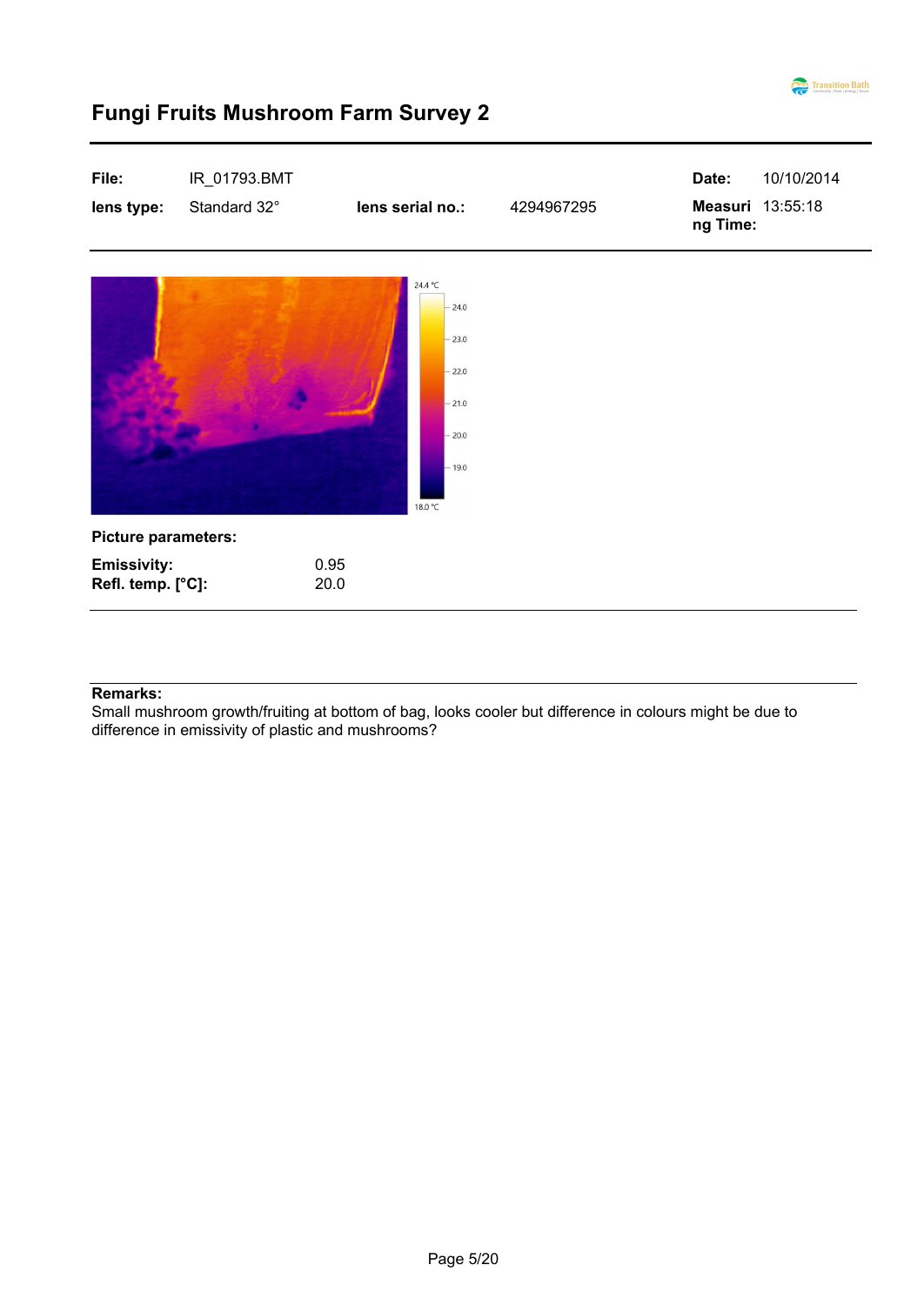

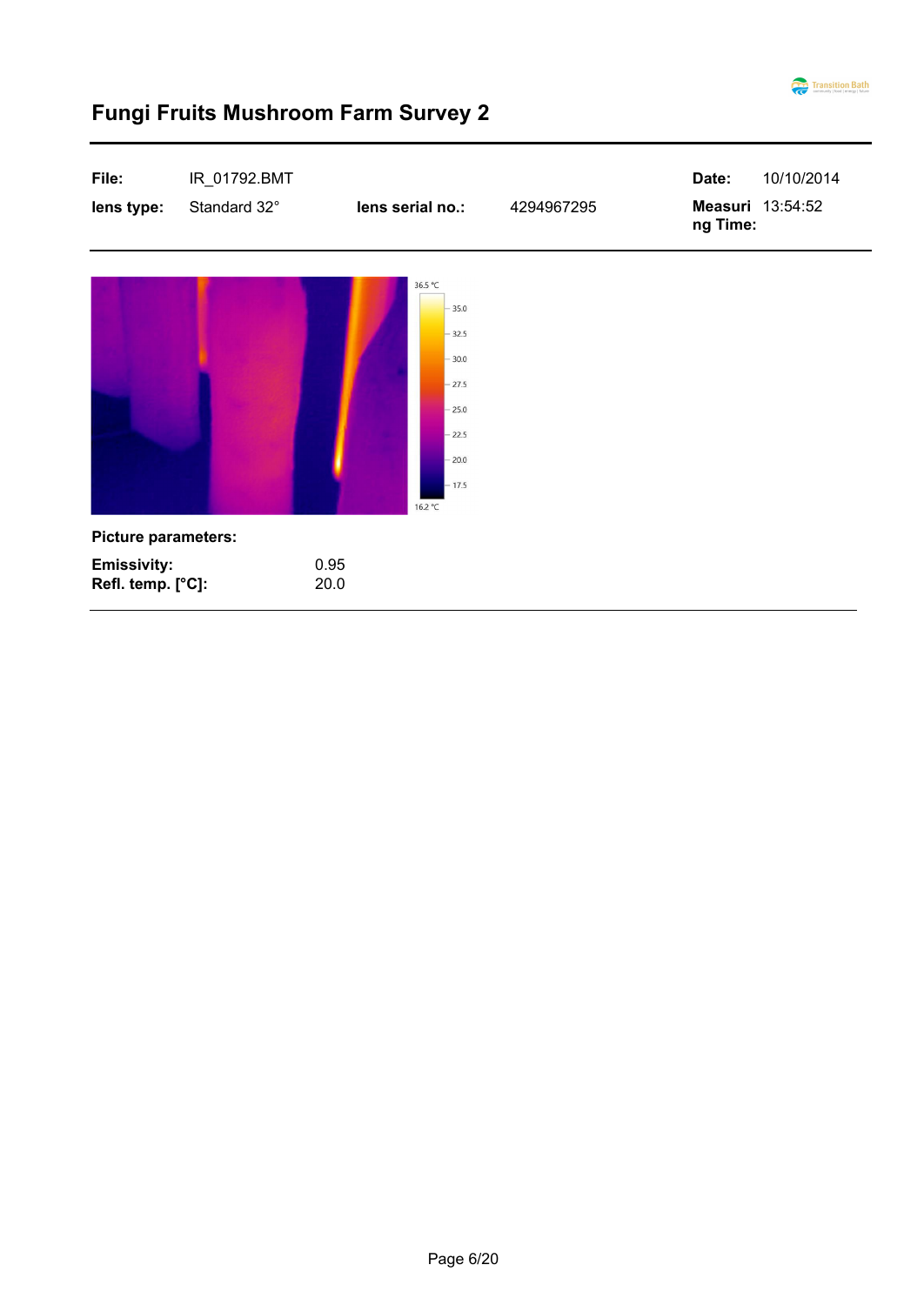

| File:<br>lens type:                     | IR_01791.BMT<br>Standard 32° | lens serial no.:                                                                                           | 4294967295 | Date:<br>10/10/2014<br>Measuri 13:53:29<br>ng Time: |
|-----------------------------------------|------------------------------|------------------------------------------------------------------------------------------------------------|------------|-----------------------------------------------------|
|                                         |                              | 36.5 °C<br>$-35.0$<br>$-32.5$<br>$-30.0$<br>$-27.5$<br>$-25.0$<br>$-22.5$<br>$-20.0$<br>$-17.5$<br>16.3 °C |            |                                                     |
| <b>Picture parameters:</b>              |                              |                                                                                                            |            |                                                     |
| <b>Emissivity:</b><br>Refl. temp. [°C]: |                              | 0.95<br>20.0                                                                                               |            |                                                     |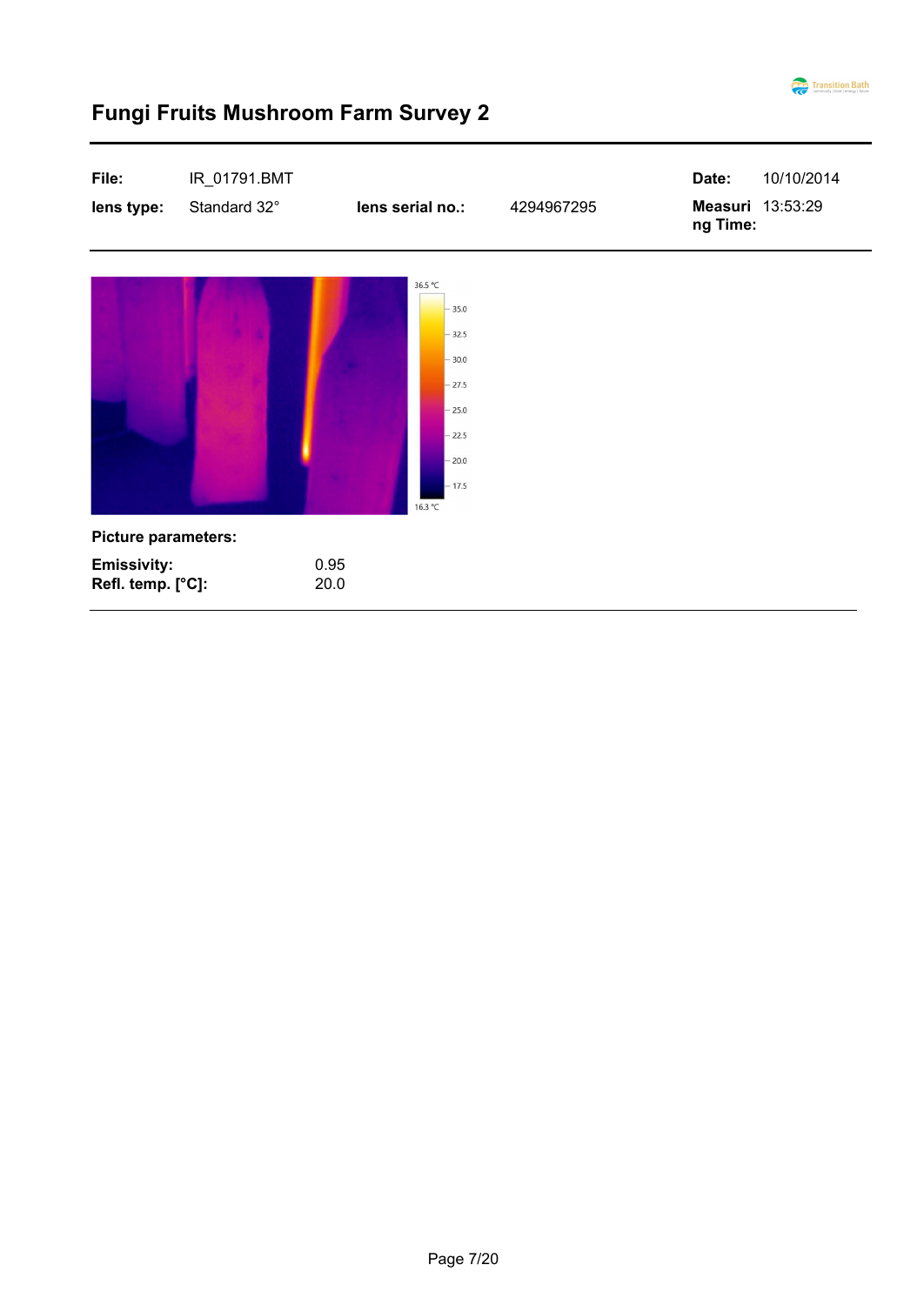

| File:<br>lens type:                                                   | IR_01790.BMT<br>Standard 32° | lens serial no.:                                                                             | 4294967295 | 10/10/2014<br>Date:<br>Measuri 13:52:12<br>ng Time: |
|-----------------------------------------------------------------------|------------------------------|----------------------------------------------------------------------------------------------|------------|-----------------------------------------------------|
|                                                                       |                              | 32.8 °C<br>32.5<br>$-30.0$<br>$-27.5$<br>$-25.0$<br>$-22.5$<br>$-20.0$<br>$-17.5$<br>16.8 °C |            |                                                     |
| <b>Picture parameters:</b><br><b>Emissivity:</b><br>Refl. temp. [°C]: |                              | 0.95<br>20.0                                                                                 |            |                                                     |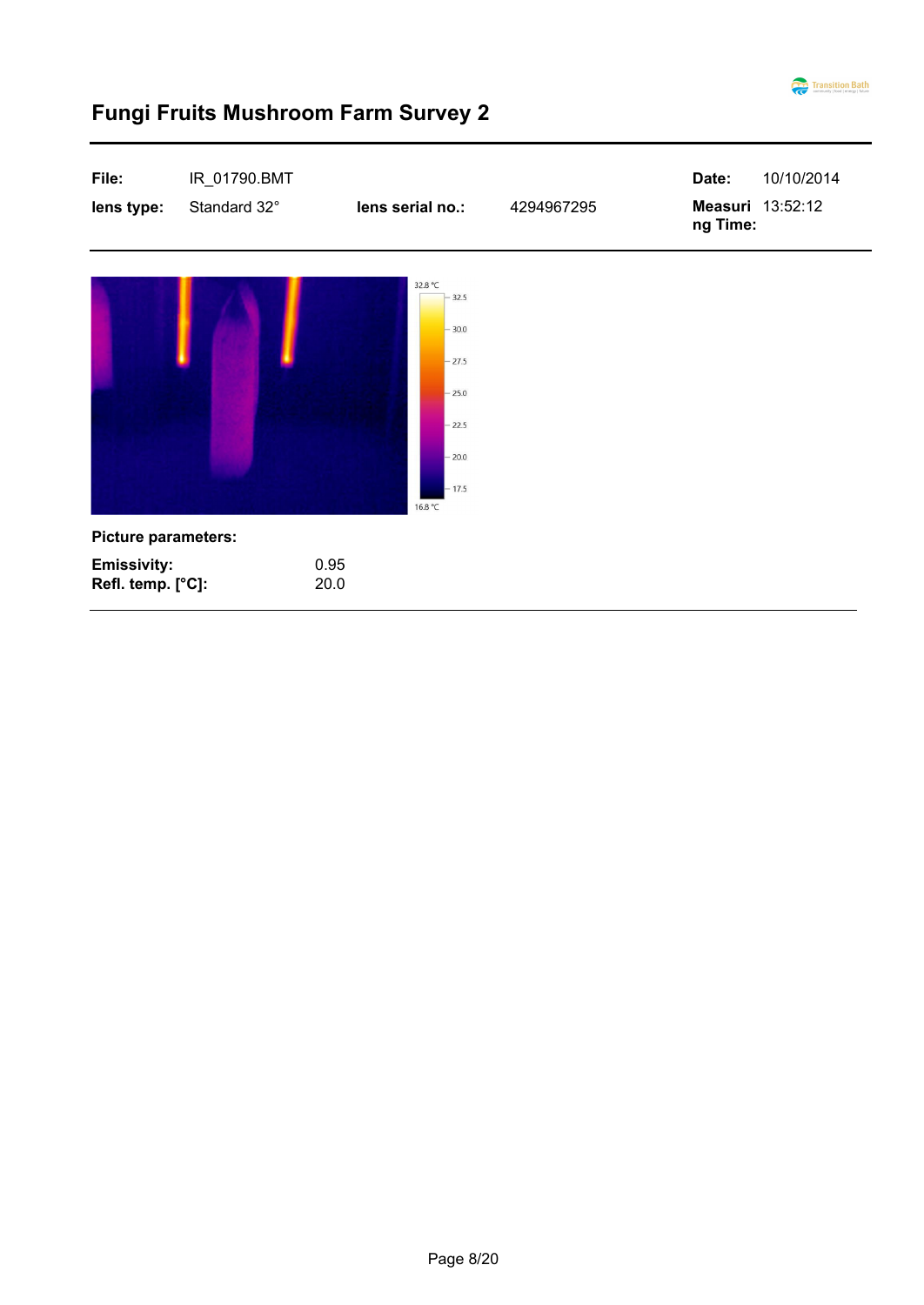



9N experimental LED lighting **Remarks:**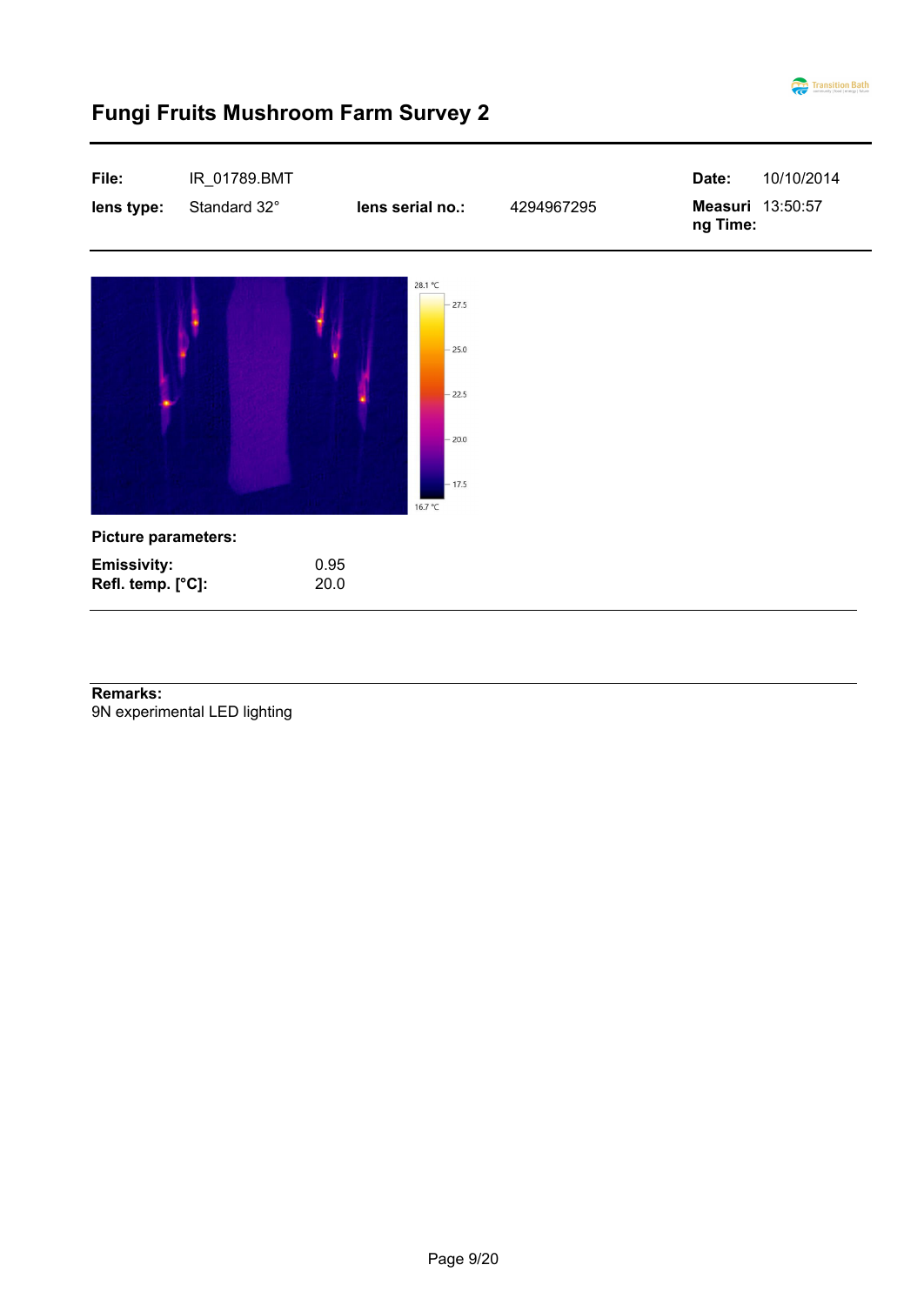

| File:<br>lens type:                     | IR_01788.BMT<br>Standard 32° | lens serial no.:                                                                                                              | 4294967295 | Date:<br>Measuri 13:50:32<br>ng Time: | 10/10/2014 |
|-----------------------------------------|------------------------------|-------------------------------------------------------------------------------------------------------------------------------|------------|---------------------------------------|------------|
|                                         |                              | 26.2 °C<br>26.0<br>$-25.0$<br>$-24.0$<br>$-23.0$<br>$-22.0$<br>$-21.0$<br>$-20.0$<br>$-19.0$<br>$-18.0$<br>$-17.0$<br>16.4 °C |            |                                       |            |
| <b>Picture parameters:</b>              |                              |                                                                                                                               |            |                                       |            |
| <b>Emissivity:</b><br>Refl. temp. [°C]: | 0.95<br>20.0                 |                                                                                                                               |            |                                       |            |

9N experimental LED lighting **Remarks:**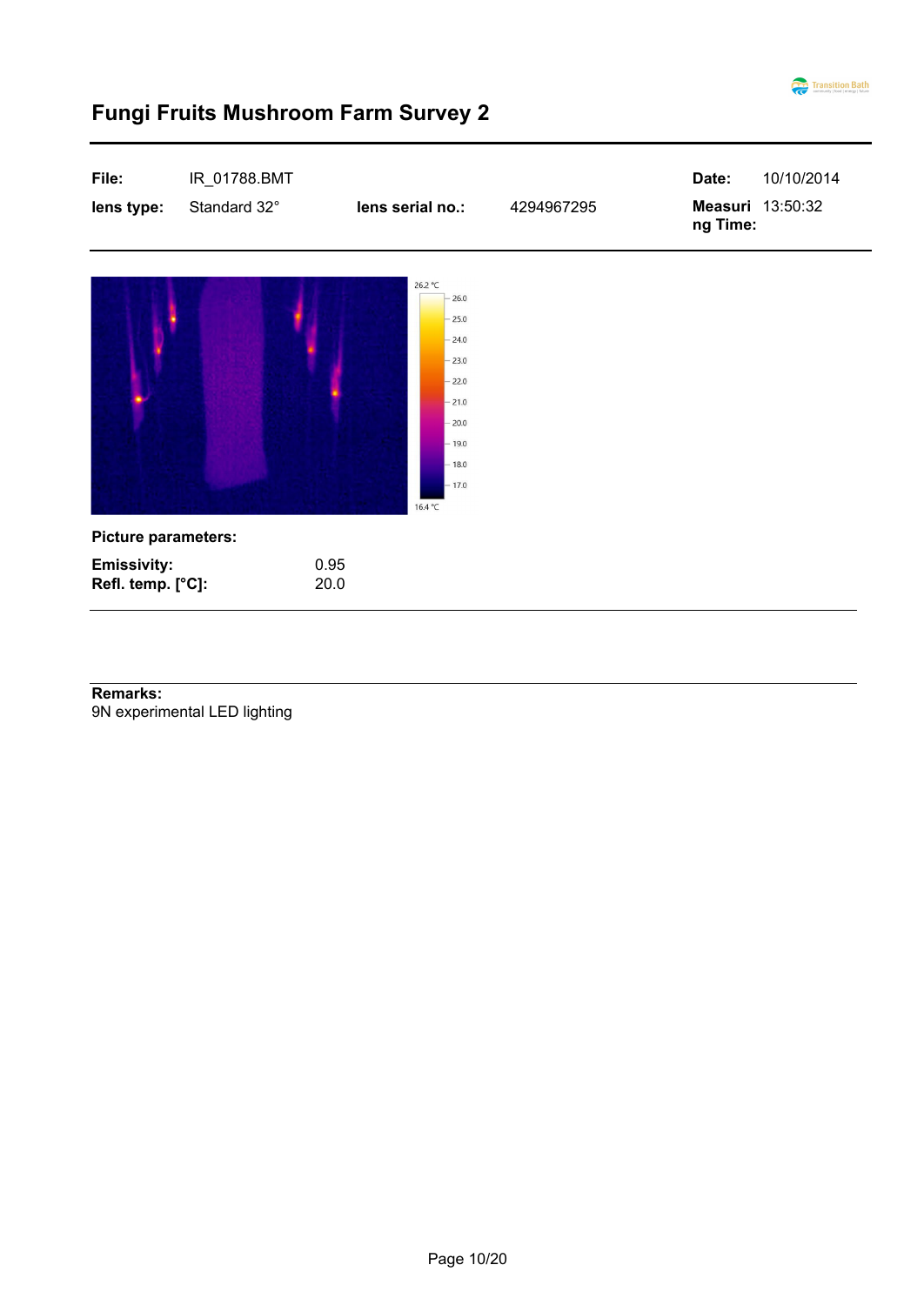

#### **File:** IR\_01787.BMT 10/10/2014 **Date: Measuri lens type:** Standard 32° **lens serial no.:** 4294967295 13:49:22 **ng Time:** 19.4 °C  $-19.3$  $-19.0$  $-18.8$  $-18.5$  $-18.3$  $-18.0$  $-17.8$  $-17.5$  $-17.3$ 17.2 °C **Picture parameters: Emissivity:** 0.95 **Refl. temp. [°C]:** 20.0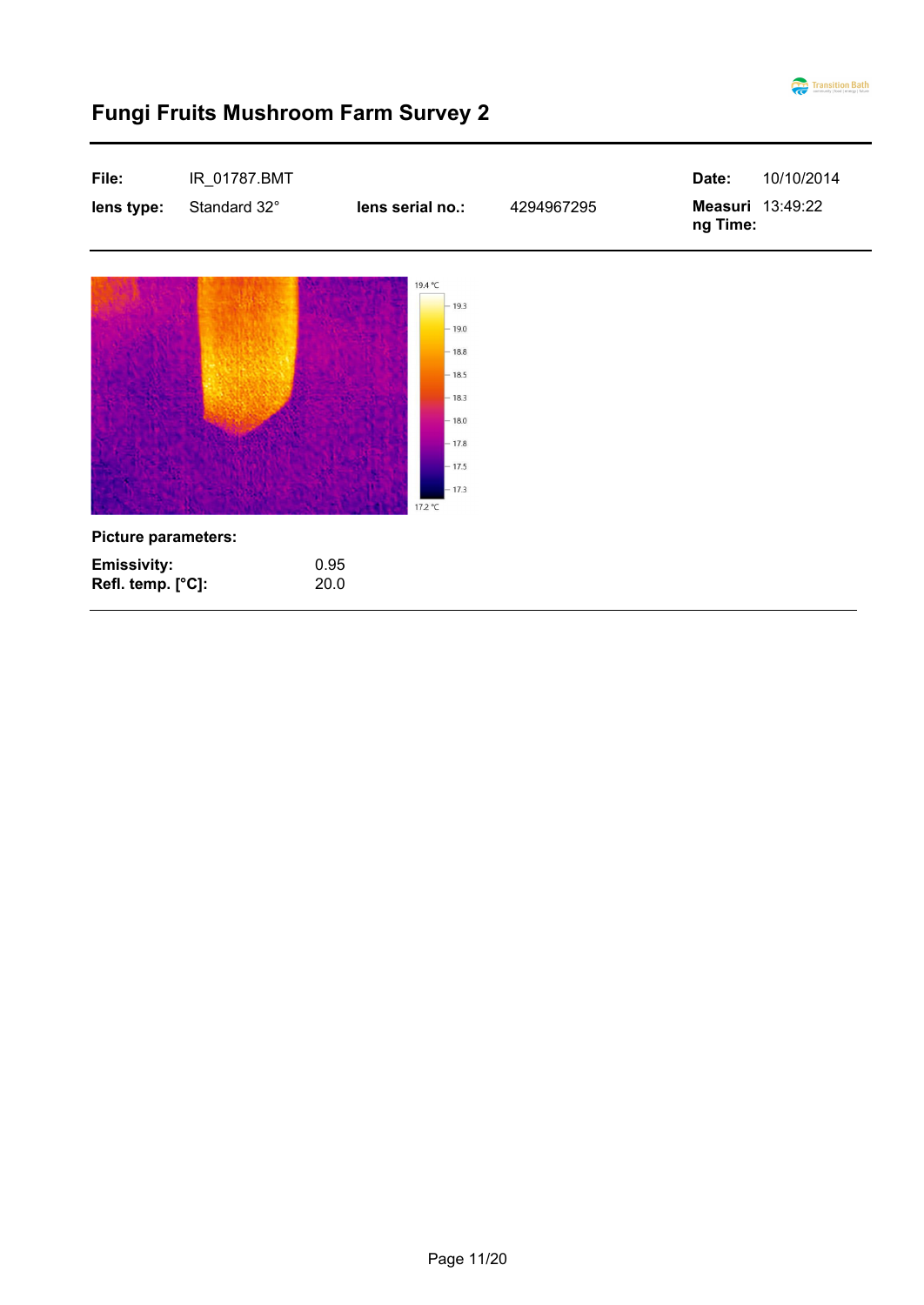



#### **Remarks:**

Left to right, oldest to newest 26/9 30/9 2/10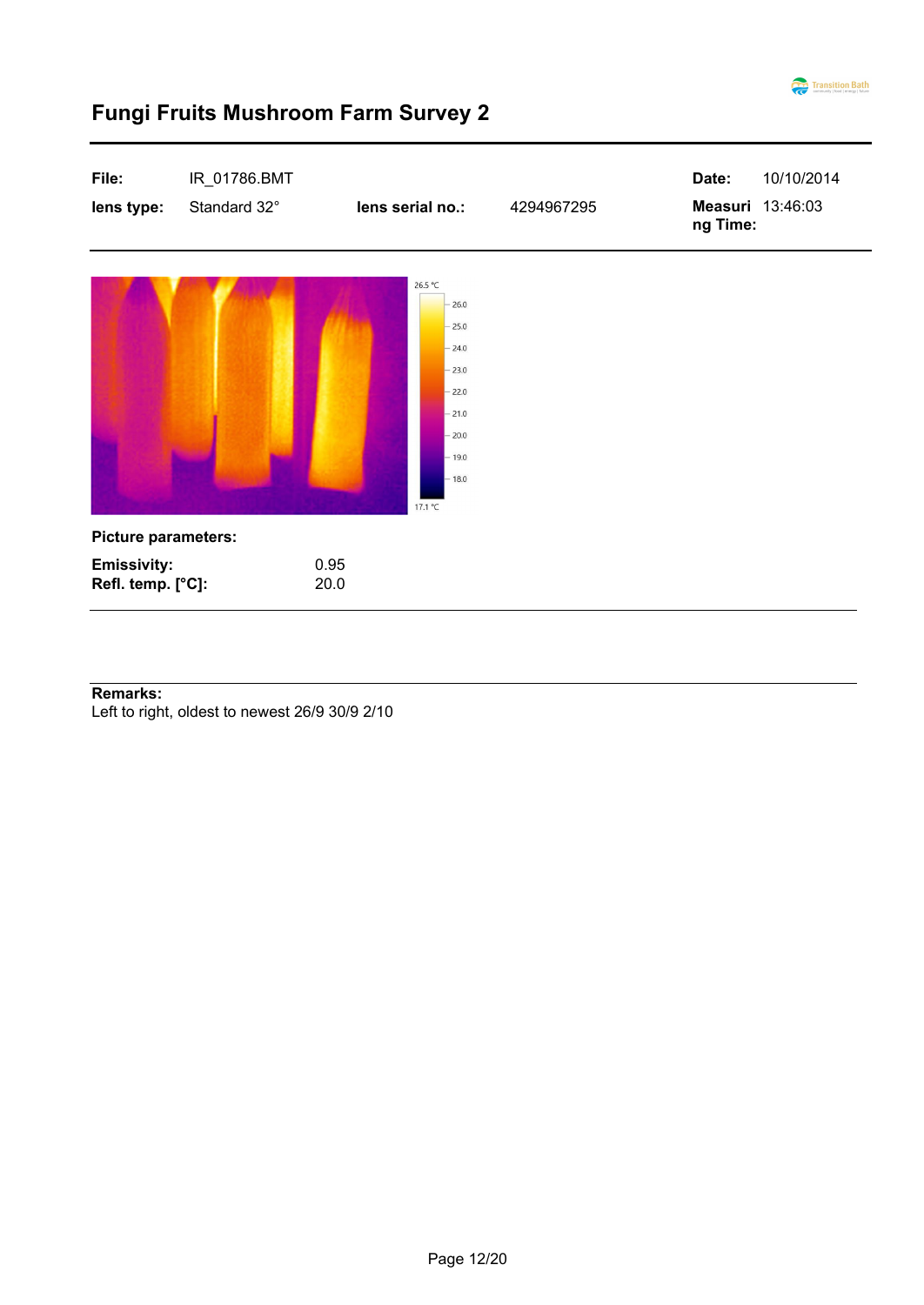

| File:<br>lens type:                     | IR_01785.BMT<br>Standard 32° | lens serial no.:                                                                                                      | 4294967295 | Date:<br>ng Time: | 10/10/2014<br>Measuri 13:45:31 |
|-----------------------------------------|------------------------------|-----------------------------------------------------------------------------------------------------------------------|------------|-------------------|--------------------------------|
|                                         |                              | 26.9 °C<br>$-26.0$<br>$-25.0$<br>$-24.0$<br>$-23.0$<br>$-22.0$<br>$-21.0$<br>$-20.0$<br>$-19.0$<br>$-18.0$<br>17.3 °C |            |                   |                                |
| <b>Picture parameters:</b>              |                              |                                                                                                                       |            |                   |                                |
| <b>Emissivity:</b><br>Refl. temp. [°C]: |                              | 0.95<br>20.0                                                                                                          |            |                   |                                |

#### **Remarks:**

Left to right, oldest to newest 26/9 30/9 2/10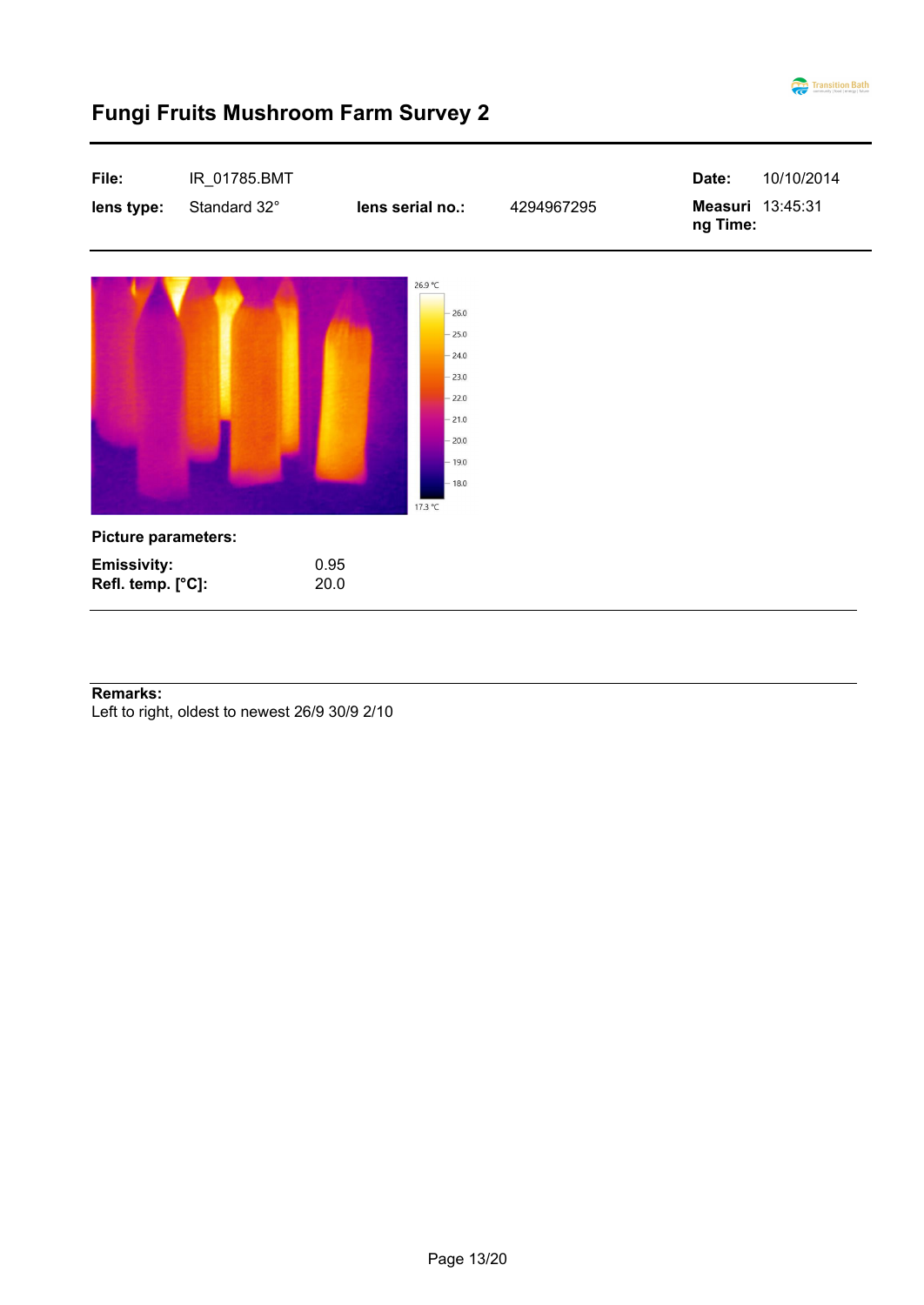



#### **Remarks:**

16N from as far back as possible to get most bags into the picture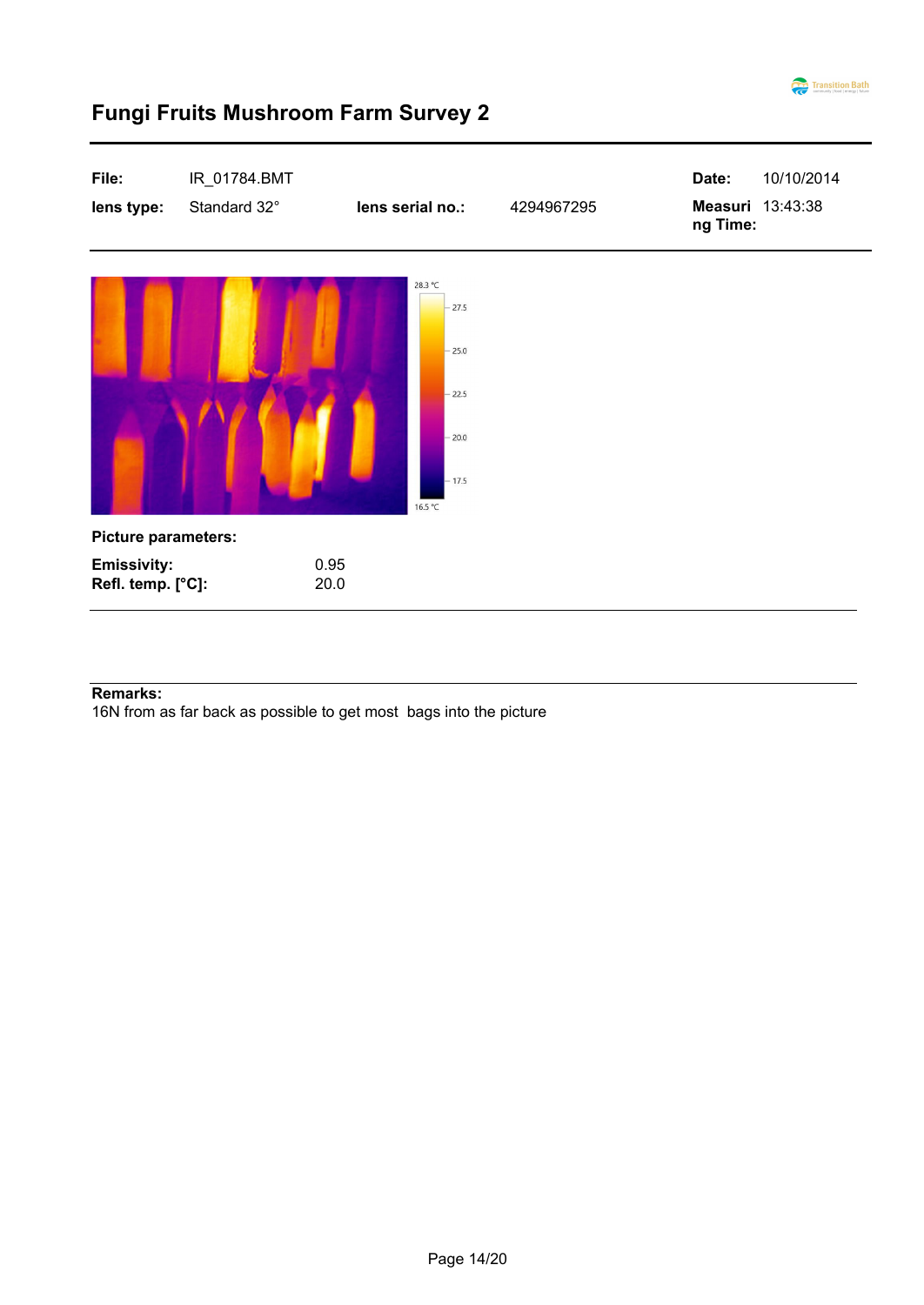

| File:<br>lens type:                     | IR_01783.BMT<br>Standard 32° | lens serial no.:                                                          | 4294967295 | Date:<br>Measuri 13:41:09<br>ng Time: | 10/10/2014 |
|-----------------------------------------|------------------------------|---------------------------------------------------------------------------|------------|---------------------------------------|------------|
|                                         |                              | 31.1 °C<br>$-30.0$<br>$-27.5$<br>$-25.0$<br>$-22.5$<br>$-20.0$<br>19.9 °C |            |                                       |            |
| <b>Picture parameters:</b>              |                              |                                                                           |            |                                       |            |
| <b>Emissivity:</b><br>Refl. temp. [°C]: | 0.95<br>20.0                 |                                                                           |            |                                       |            |

#### **Remarks:**

16N, most recent bags on right back hottest are most recent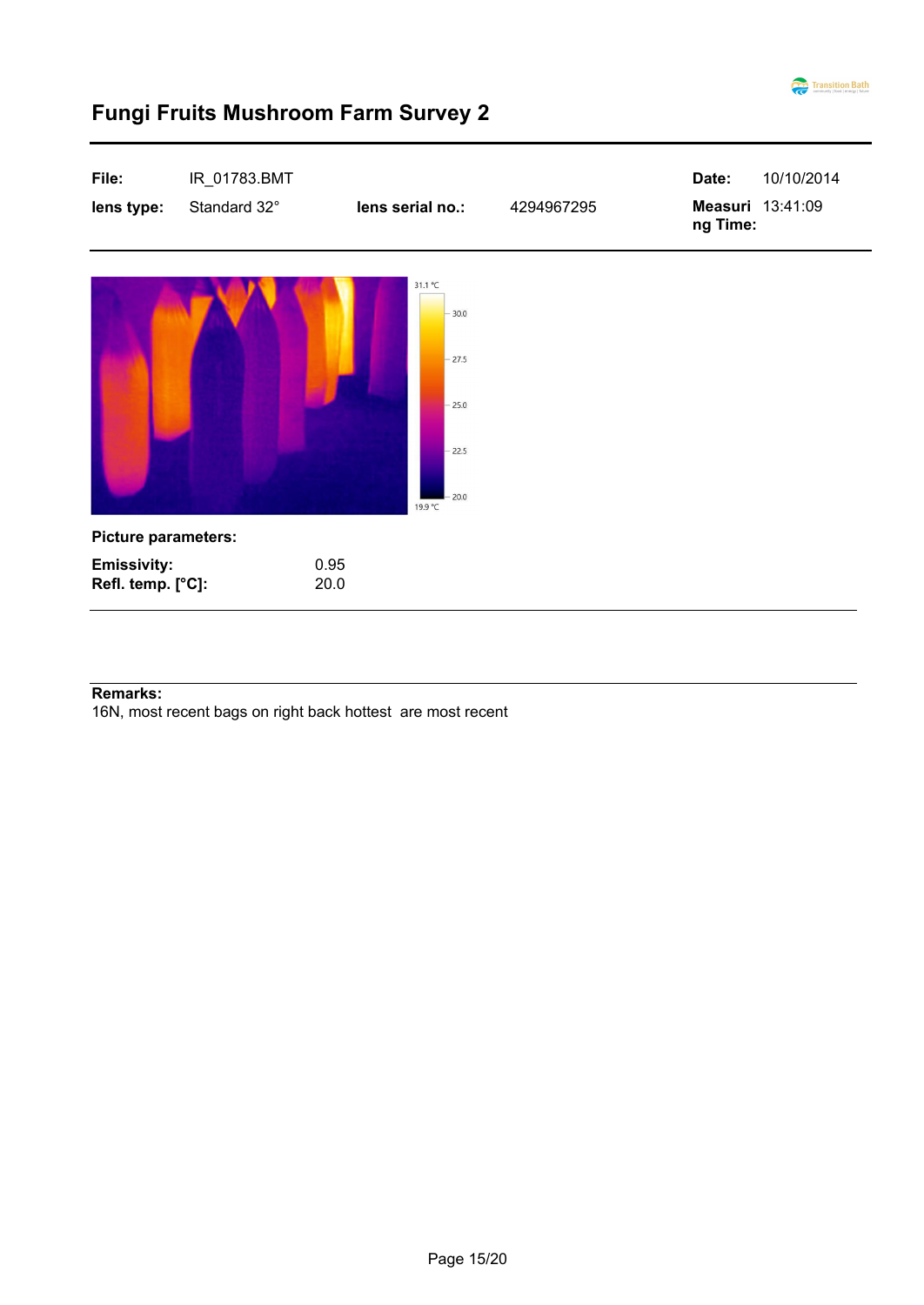

| File:<br>lens type:                     | IR_01782.BMT<br>Standard 32° | lens serial no.:                                                                                                   | 4294967295 | Date:<br>ng Time: | 10/10/2014<br>Measuri 13:40:02 |
|-----------------------------------------|------------------------------|--------------------------------------------------------------------------------------------------------------------|------------|-------------------|--------------------------------|
|                                         |                              | 26.6 °C<br>26.0<br>$-25.0$<br>$-24.0$<br>$-23.0$<br>$-22.0$<br>$-21.0$<br>$-20.0$<br>$-19.0$<br>$-18.0$<br>17.7 °C |            |                   |                                |
| <b>Picture parameters:</b>              |                              |                                                                                                                    |            |                   |                                |
| <b>Emissivity:</b><br>Refl. temp. [°C]: |                              | 0.95<br>20.0                                                                                                       |            |                   |                                |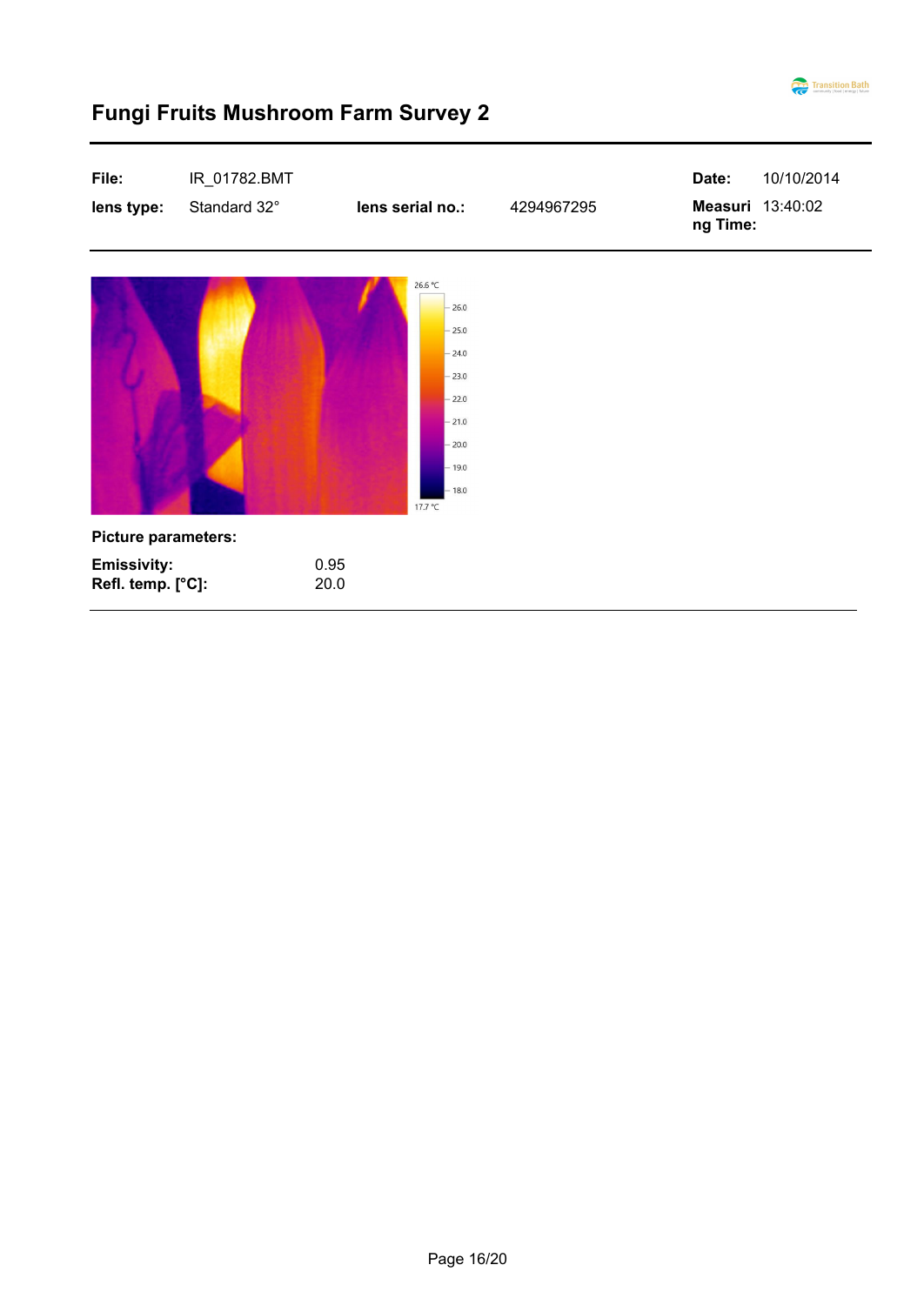

# **File:** IR\_01781.BMT 10/10/2014 **Date: lens type:** Standard 32° **lens serial no.: 4294967295 13:39:14** 13:39:14 **ng Time:** 24.6 °C  $-22.5$  $-20.0$  $-17.5$ 15.0 13.5 °C **Picture parameters: Emissivity:** 0.95 **Refl. temp. [°C]:** 20.0

### **Fungi Fruits Mushroom Farm Survey 2**

vault 15n **Remarks:**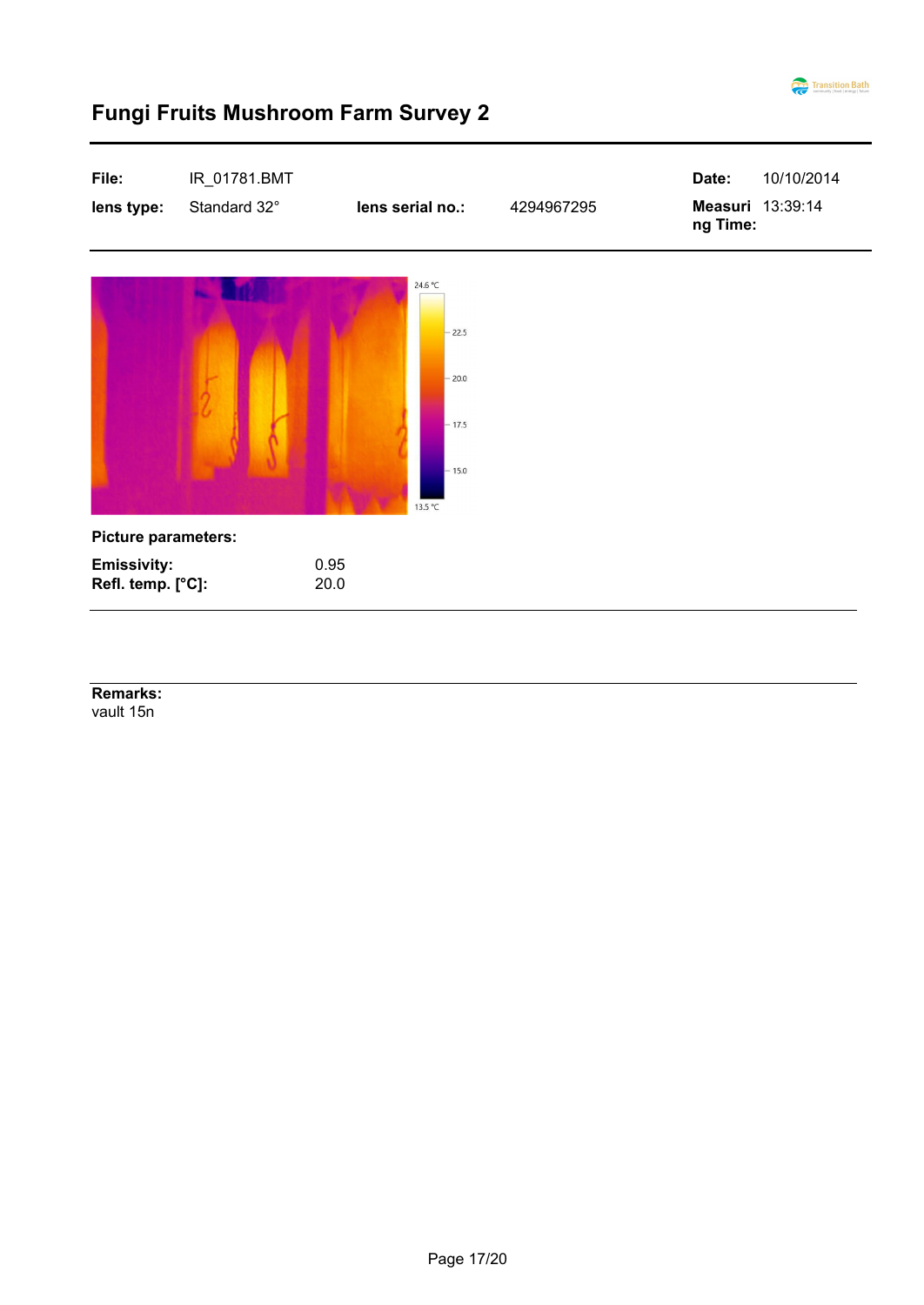

| File:<br>lens type:                     | IR_01780.BMT<br>Standard 32° | lens serial no.:                                                                                                      | 4294967295 | Date:<br>ng Time: | 10/10/2014<br>Measuri 13:38:51 |
|-----------------------------------------|------------------------------|-----------------------------------------------------------------------------------------------------------------------|------------|-------------------|--------------------------------|
|                                         |                              | 25.9 °C<br>$-25.0$<br>$-24.0$<br>$-23.0$<br>$-22.0$<br>$-21.0$<br>$-20.0$<br>$-19.0$<br>$-18.0$<br>$-17.0$<br>16.5 °C |            |                   |                                |
| <b>Picture parameters:</b>              |                              |                                                                                                                       |            |                   |                                |
| <b>Emissivity:</b><br>Refl. temp. [°C]: | 0.95<br>20.0                 |                                                                                                                       |            |                   |                                |

vault 15n **Remarks:**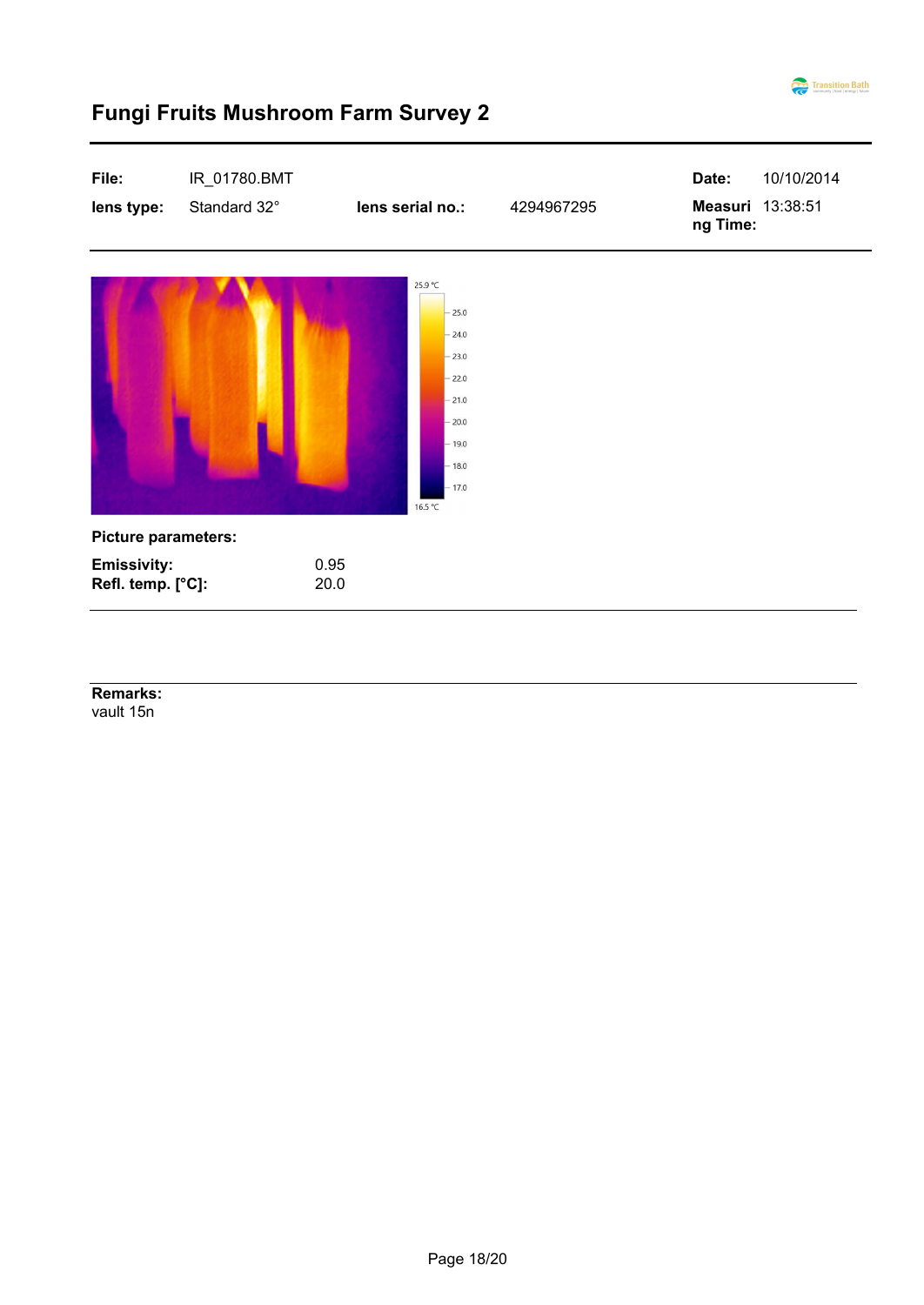

| File:                                   | IR_01779.BMT |                                                                           |            | Date:    | 10/10/2014       |
|-----------------------------------------|--------------|---------------------------------------------------------------------------|------------|----------|------------------|
| lens type:                              | Standard 32° | lens serial no.:                                                          | 4294967295 | ng Time: | Measuri 13:38:35 |
|                                         |              | 26.4 °C<br>$-25.0$<br>$-22.5$<br>$-20.0$<br>$-17.5$<br>$-15.0$<br>14.3 °C |            |          |                  |
| <b>Picture parameters:</b>              |              |                                                                           |            |          |                  |
| <b>Emissivity:</b><br>Refl. temp. [°C]: | 0.95<br>20.0 |                                                                           |            |          |                  |

#### **Remarks:**

15N incubation bags, most recent bags on the right are hotter